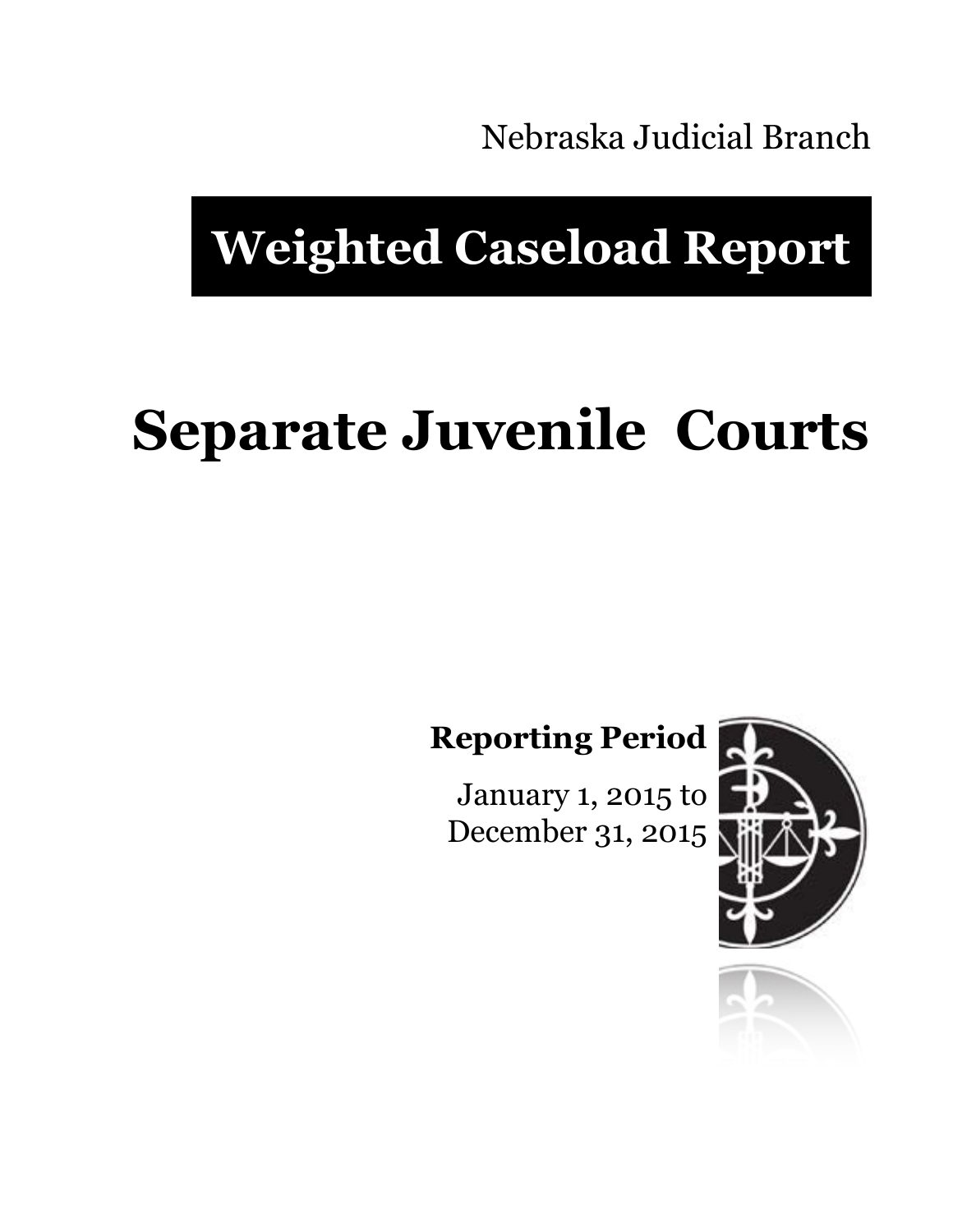## Nebraska Separate Juvenile Courts Weighted Caseload Report

### **January 1, 2015 — December 31, 2015**

This Weighted Separate Juvenile Court Caseload Report contains caseload statistics for Nebraska's three separate Juvenile Courts. The judiciary of Nebraska currently assesses the need for judicial positions using a disposition-based, weighted caseload method. Weighted caseload systems provide objective, standardized determinations of resource needs.

*No quantitative judgeship assessment method, including a weighted caseload system will determine the exact number of judges required within a judicial district. But quantitative methods, such as weighted caseload can approximate the need for judgeships and provide a point of reference or standard for comparing relative need among judicial districts. Other measures, both qualitative and quantitative, may be used in conjunction with the weighted caseload standard calculation to support the assessment of judicial need. In particular, should the standard calculation show the need for a fractional judge (less than the full-time equivalent), additional assessments as to the relative workload per judge within a district and travel per judge may be useful. Also, other useful measures may include analyses of budget constraints, population trends, and other factors that may differentially affect the need for judges across districts.*

**Mission of the Nebraska Administrative Office of the Courts:**

Under the direction of the Nebraska Supreme Court, the Administrative Office of the Courts' mission is to ensure the public has equal access to justice, using leadership, education, technology, and administrative services to implement consistent, efficient, and effective court practices.



**Corey R. Steel | Nebraska State Court Administrator Nebraska Supreme Court**

Rm. 1213 State Capitol | P.O. Box 98910 | Lincoln, NE 68509 T 402.471.3730 | F 402.471.2197 www.supremecourt.ne.gov